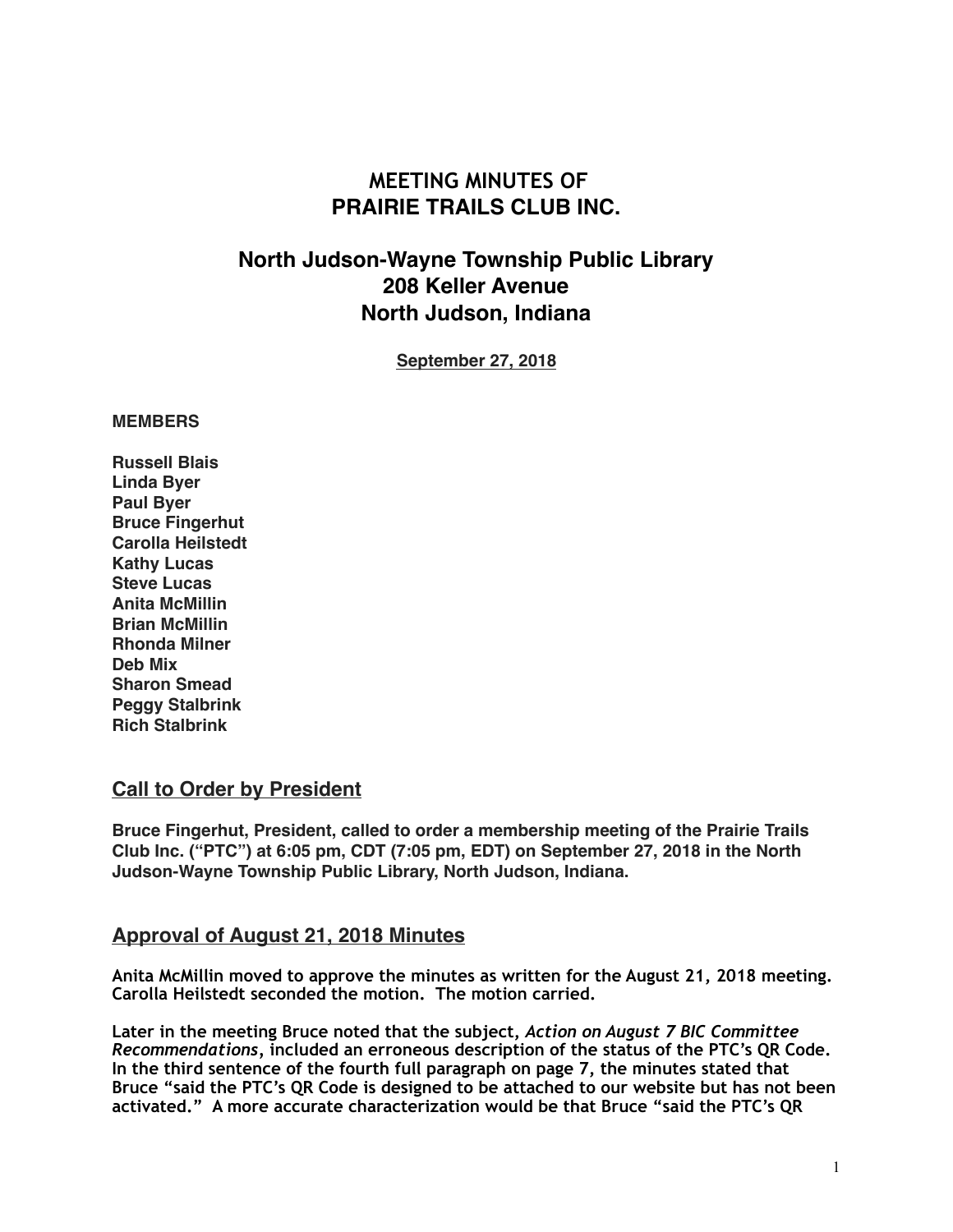**Code is active but not attached to our website." The QR Code is functional but not set forth at any PTC facility—such as a sign or publication. This adjustment was included in the final minutes posted on our website.** 

# **Treasurer's Report**

**Kathy Lucas circulated among the members a written copy of the Treasurer's Report. The following summarizes the report:**

#### **1) First Farmers Bank & Trust (FFBT)**

| Balance forward from 8/21/18                                                            |        | \$16,238.17 |
|-----------------------------------------------------------------------------------------|--------|-------------|
| 8/23/18 Deposit<br>Membership & donation: Larry Wickert 200.00                          |        |             |
| 8/27/18 Deposit<br><b>Membership: Scott Mathews</b>                                     | 25.00  |             |
| 8/30/18 Deposit<br>Memberships: Rhonda Milner; Dave and<br>Kathy Carrier (two lifetime) | 525.00 |             |
|                                                                                         | 750.00 |             |
| Ending FFBT balance as of 8/21/18                                                       |        | \$16,988.17 |
| 2)<br><b>Northern Indiana Community Foundation (NICF)</b>                               |        | 3,927.08    |
| Total of 2 accounts:                                                                    |        | \$20,917.22 |
|                                                                                         |        |             |

**Kathy also provided an update effective September 25, 2018 on PTC Restricted Funds and Unrestricted Funds. FFBT holds all Restricted Funds as follows:** 

| <b>Luminous Fund Grant 1</b>  | Signage on S13, a Bass Lake Connector                       |                 | 681.56 232.60 paid Starke Co. Hwy.     |                    |
|-------------------------------|-------------------------------------------------------------|-----------------|----------------------------------------|--------------------|
| <b>Luminous Fund Grant 2</b>  | Signage on S13 incl. "You are Here"                         | 5,000.00        |                                        |                    |
|                               | Hardesty Memorial Grant Wayfinding and Interpretive Signage |                 | 9,627.56 1,004.88 paid Starke Co. Hwy. |                    |
| <b>Wine Timers Donation</b>   | K. Wittig Memorial Bench                                    | 350.00          |                                        |                    |
| <b>K&amp;S Lucas Donation</b> | K. Wittig Memorial Bench/Landscaping                        | 100.00          |                                        |                    |
| Jain Trucking                 | "Funds go towards picnic tables"                            | 100.00          |                                        |                    |
|                               | <b>RESTRICTED TOTAL</b>                                     | 15,859.12       |                                        |                    |
| <b>SUMMARY OF ACCOUNTS</b>    |                                                             | <b>SUBTOTAL</b> | <b>RESTRICTED</b>                      | <b>UNRESRICTED</b> |
| <b>FFBT</b>                   |                                                             | 16,988.17       | 15,859.12                              | 1,129.05           |
| <b>NICF</b>                   |                                                             | 3.929.05        |                                        | 3,929.05           |
|                               | <b>TOTAL</b>                                                | 20.917.22       | 15.859.12                              | 5.058.10           |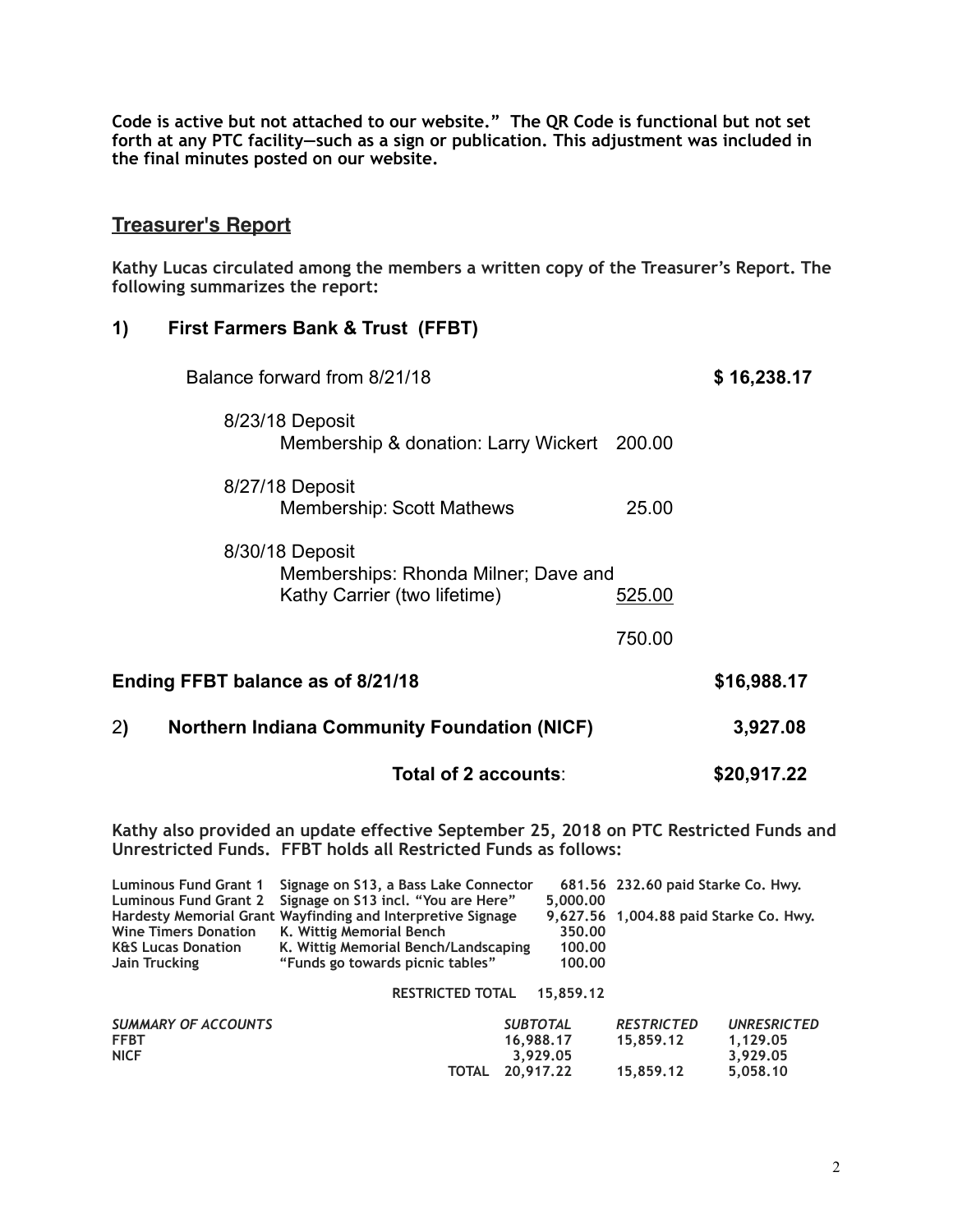**Sharon Smead moved to approve Treasurer's Report with update of restricted and unrestricted funds. Peggy Stalbrink seconded the motion. The motion carried.** 

#### **Report of Grant Application to Kankakee Valley REMC Operation Round Up**

**Kathy said Sharon, Carrolla, Yancy and she developed a grant application to the Trust for Kankakee Vally REMC Operation Round Up. When KV REMC members round their bills up automatically, the Trust is able to donate to local non-profits. Sharon earlier identified and then outlined the grant opportunity to the group. Carolla was the primary author for the application. Kathy obtained letters of support from Kent Hackler, science teacher at Knox Community Schools; Irene Szakonyi, Executive Director of Starke County Youth Club; Deb Mix, Community Wellness Coordinator of Purdue Extension Service; and Sarah Origer, Director of Development at Starke County Community Foundation. Sharon also communicated with Trust representatives and drove the completed application to the KV REMC offices in Wanatah to assure timely delivery.**

**The grant proposal included two components. One was a "science walk" and the other for the placement of bike racks. KV REMC awarded \$2,500 for the bike racks. At Kathy's request, Jerry Gurrado of the Starke County Initiative for Lifelong Learning ("SCILL") agreed to have his students fabricate the bike racks for an in-kind match. The science walk was not funded but may be revisited in a subsequent grant application.**

**Deb reflected that the addition of bike racks ties in with an active health initiative by the Purdue Extension Service. A core need cited by the initiative was to encourage Starke County residents and visitors to have better access to inexpensive or cost-free physical exercise opportunities. Strategic placement of the racks would encourage the safe use of bikes to access services and for personal enjoyment.**

# **Proposal for Bicycle Repair Station**

**Brian McMillin said that in 2015 he and Anita were on the Root River Trail near Rushford, Minnesota. They saw a bicycle repair station near the trail. The station had the necessary tools to fix flat tires and to tighten or loosen fixtures. These and a manual air pump were tethered to the station. He did not recall if the pump had a psi reader. It was tethered to the station by a heavy wire cable encased in clear plastic tubing to help keep out the elements. He was not sure if station had a fixture to raise a bike to work on it. Both could be very helpful.**

**Brian asked if the membership might be interested in developing a bicycle repair station along the Erie Trail. Carolla checked her cell phone and found several providers online. She found that kits were available with or without air pumps. Those with pumps were more costly. Prices ranged from \$800 to \$1,800. Several members expressed interest in the concept. Members questioned where a station might be placed to be most effective. Suggested possibilities were at CR 100 West and in Aldine at CR 125 East. Security was cited as an important consideration.**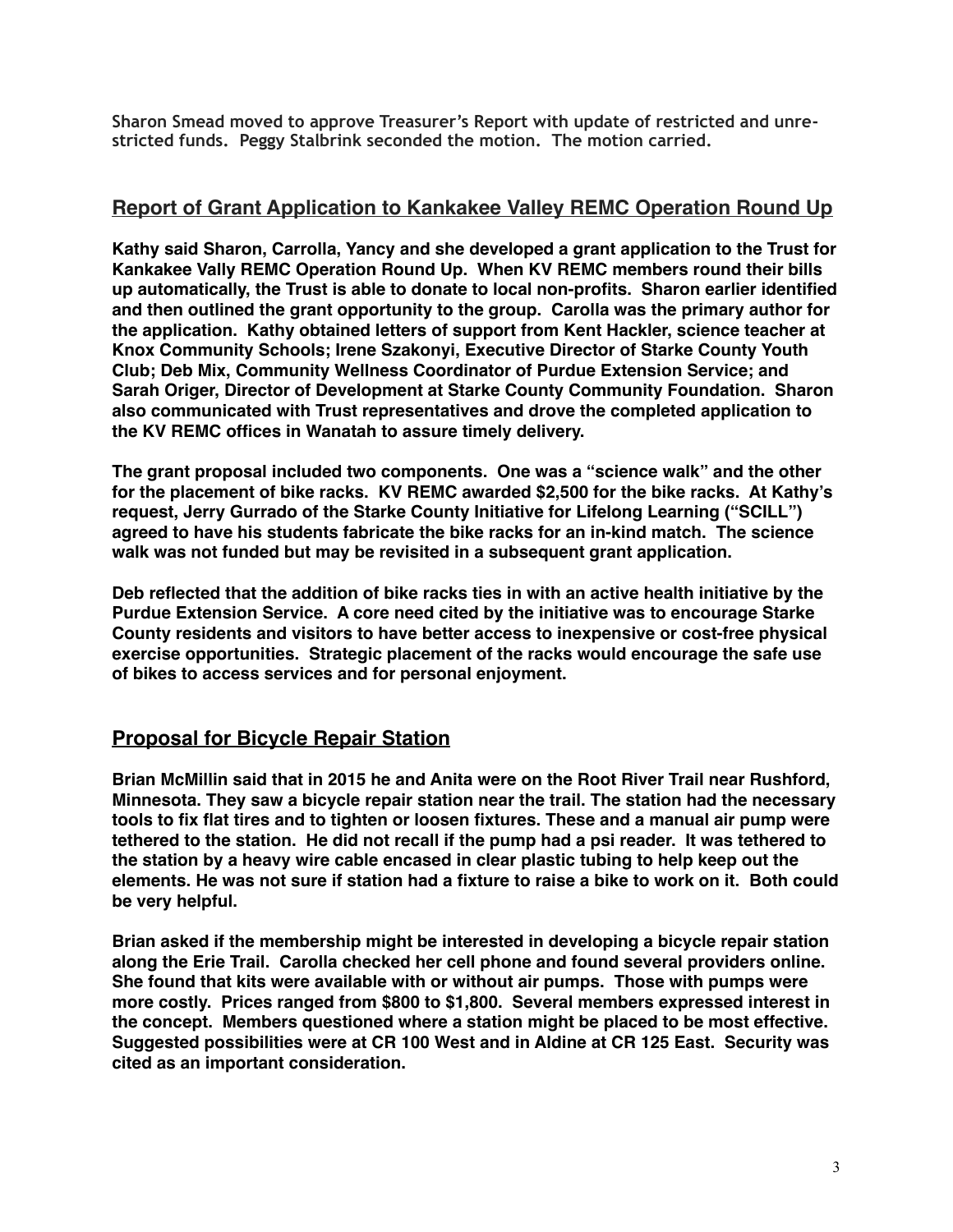**Bruce said he would entertain a motion to authorize the expenditure of \$800 for purchase of a bike repair station. Carolla made and Rhonda seconded the motion. The motion carried. Options to fund the proposal will be considered during the October meeting.**

### **Develop General Policy for Funding Priorities and Restrictions**

**During the August meeting, Bruce reflected on the need for a clear understanding within the PTC and by potential donors concerning purposes for which funds can be allocated. Typically PTC funds should be expended as approved by the board of directors or the members and not encumbered by use restrictions. But there are exceptions such as when seeking grants that specify the purposes for which funds must be used. Members agreed and asked for follow-up on policy development in the September meeting. With this background, Bruce circulated a proposed resolution:**

#### Resolution Regarding Restrictions on Funding Offered to or Held by the Prairie Trails Club Inc.

The Prairie Trails Club Inc. ("PTC") can perform missions and goals most effectively if its funding is not limited to particular purposes. Funding offered to or held by the PTC should be expended lawfully following authorization made in a meeting of the board of directors or of the membership as a whole. Officers are authorized to cause the payment of fees and bills when appropriate to the conduct of ordinary PTC business.

In the absence of an authorization by the board or the membership as a whole, a member is not authorized to, and shall refrain from, making promises or commitments to potential donors regarding how funds would be expended. Exceptions apply if the restriction:

- (1) is appropriate to a PTC grant application made to a governmental unit, quasi-governmental entity (such as a utility or conservancy district), or a non-profit nongovernmental organization;
- (2) requires a reasonable cost-share for a major project such as new trail construction or land acquisition;
- (3) is on an approved PTC check-off list for donations; or
- (4) has been otherwise approved in advance by a resolution of the board or the membership as a whole.

**Brian asked for a summary of what the resolution would accomplish. Bruce responded that it would help make clear, unless otherwise approved in advance by board or general membership vote, persons cannot promise to a potential donor that funds will be put to a particular use. Exceptions would be recognized for grant applications, qualified cost share projects, and items on an approved donation check-off list. Kathy added that if this resolution were approved, she could draft a new membership form with a donation check-off list for membership review.**

**Rich Stalbrink asked if the resolution would prevent the membership as a whole from specifying an approved purpose in advance. Steve Lucas answered the members could still elect to approve a purpose in advance. An example would be in subdivision (2) where the members would approve a requirement for a cost share for qualified special**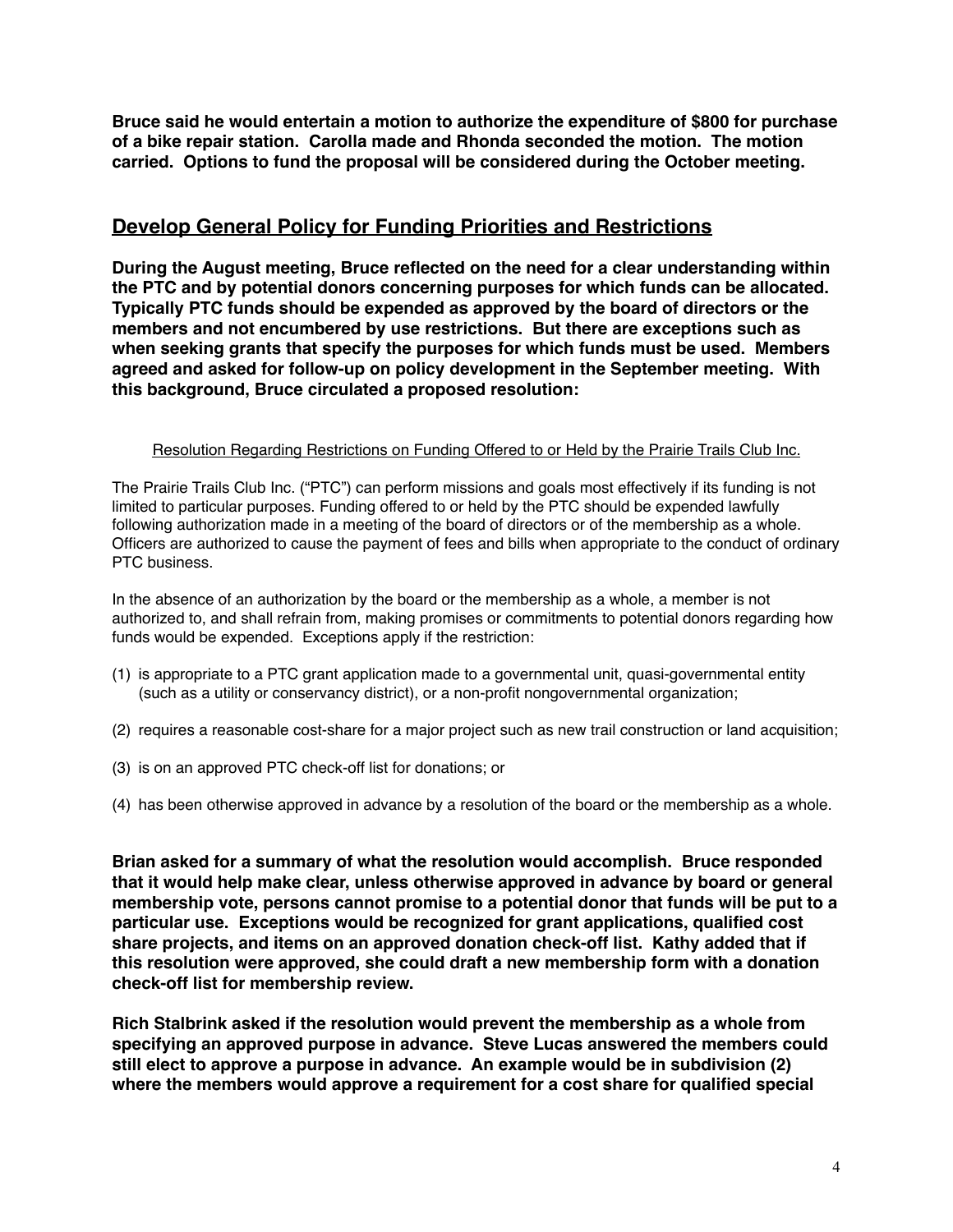**purposes. But purposes could also be approved in advance on a donation check-off list or during a board or general membership meeting.**

**Deb moved to approve the proposed "Resolution Regarding Restrictions on Funding Offered to or Held by the Prairie Trails Club Inc." as described. Rhonda seconded the motion. The motion carried.**

## **Update on Wine Club Memorial for Karen Wittig**

**Kathy updated members on the status of the Wine Club Memorial Bench for Karen Wittig. She said Bruce and Paul prepared a site and placed a green-and-black bench along the Erie Trail near its current southeastern terminus at highway US 35. The bench is the second obtained by the PTC through the Lids-to-Benches initiative. The Wine Club of Bass Lake provided funding. Kathy added that Greg Wittig recently emailed language for a bench plaque in honor of Karen. The Specialty Shoppe in Knox is preparing the plaque.**

### **Plan for Washing, Sealing and Signs at Bogus Run and Fell Ditch Bridges**

**During the August meeting, Linda urged maintenance this autumn on the Erie Trail bridges over Bogus Run and Fell Ditch. Bruce agreed and recommended they be power washed and sealed.**

**The BIC Committee conceptualized signs to be placed along the Erie Trail at approaches to the two bridges. The committee determined the signs should caution trail users the bridges have plank surfaces. They should also identify the streams by name. Traffic Control Specialists, Inc. ("TCS") in Knox developed signs based on the BIC Committee concept. Below is the proof that TCS developed for the Bogus Run bridge:**

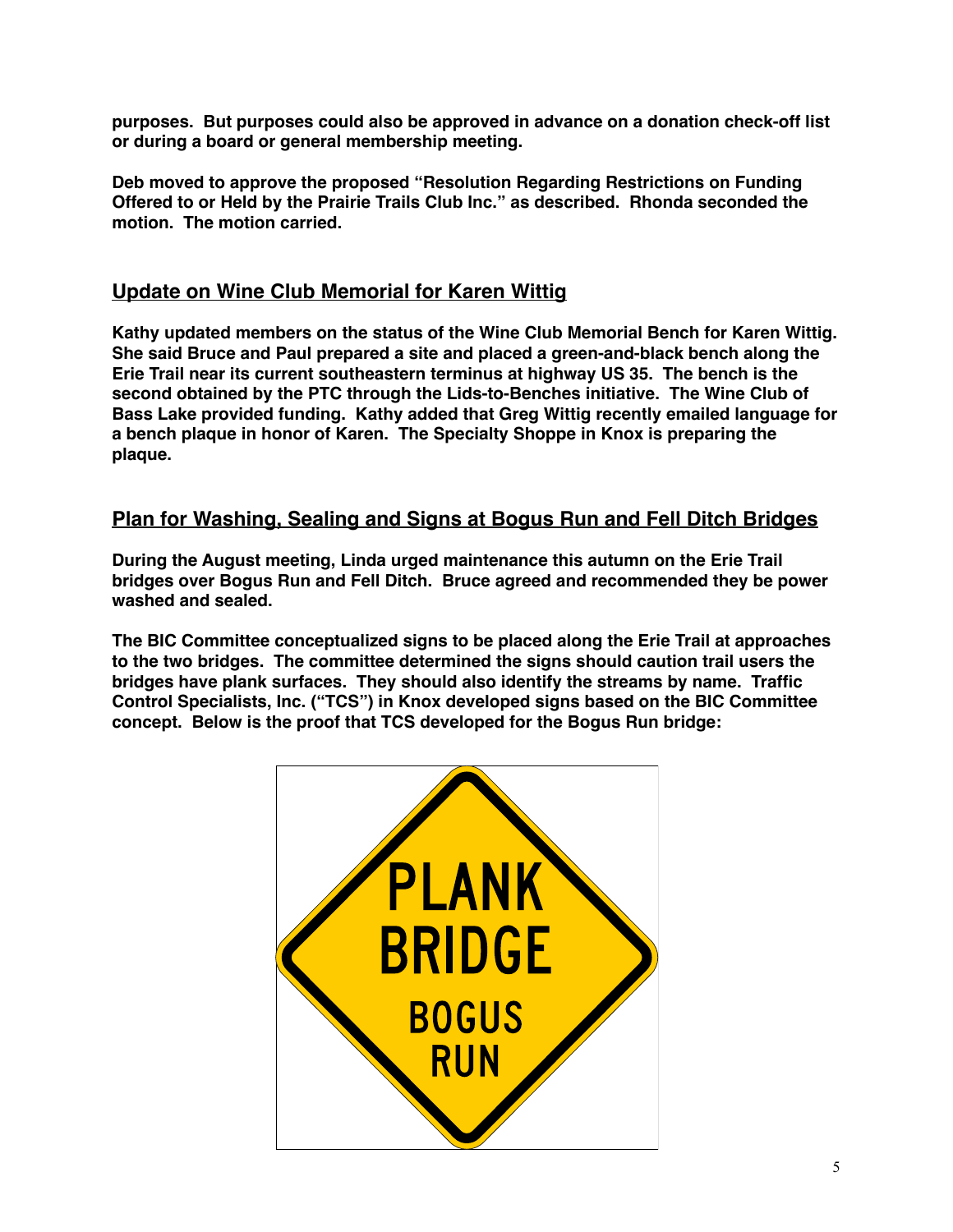**The PTC contracted with TCS to provide signs for the four approaches to the two bridges (two signs each for the Bogus Run bridge and the Fell Ditch bridge). Funding for the signage was provided by a grant from the Hardesty Memorial Endowment Fund made through the Northern Indiana Community Foundation. TCS constructed the signs, and one for each bridge was shown during the meeting.**

**The membership discussed maintenance needed on the bridges and sign placement. October 1 was set as the date to commence both bridge efforts. Bruce, Paul, Steve and Russell Blais agreed to participate. Sealing would take place on a date as soon as is practicable after the completion of power washing.** 

**Russ outlined recent discussions with NIPSCO and KV REMC regarding the possibility these utility companies might donate used power poles to help stabilize the bank at the northwest approach to the Fell Ditch Bridge. He said NIPSCO no longer partners with local nonprofits to make these donations, but KV REMC expressed a willingness to help. Paul and Bruce agreed pursuing the opportunity with REMC was a worthy endeavor. The PTC membership (perhaps through the Maintenance Committee) will develop a plan for addressing the logistics of pole acquisition and placement.**

# **Governor's 2019 Budget and \$90 Million For Trails with Matches**

**Steve reflected that Governor Eric Holcomb announced a program including \$90 million for trail advancement, particularly connections between existing trails. Also, the Stellar Communities program in Starke County may include efforts to support trail connectivity. In August the Starke County Economic Development Foundation hosted an informational session about the Regional Stellar Communities Designation Program. This program is moving forward with Larry Wickert given a lead role.**

**Bruce recommended the formation of an informal workgroup to advance trail initiatives and to meet with potentially supportive governmental agencies and nongovernmental organizations. The workgroup would make recommendations to the PTC membership that might include trail extensions or improvements either northwest or southeast of the current Erie Trail. If an opportunity arises, the workgroup can facilitate a quick response on behalf of the PTC.**

**Deb moved to approve the formation of a workgroup to address trail connectivity and other opportunities that might arise from the Governor's trail advancement program, the Regional Stellar initiative and other similar efforts. Russell seconded the motion. The motion carried. Bruce, Kathy Carrier, Carolla, Larry, Kathy and Steve volunteered to serve on the workgroup.**

#### **Preparations for October 16 Workday**

**The membership decided earlier in the meeting to hold an October 1 workday dedicated to the Bogus Run and Fell Ditch bridges. How far the bridge project would progress was believed largely dependent on weather conditions. The members agreed to defer further**